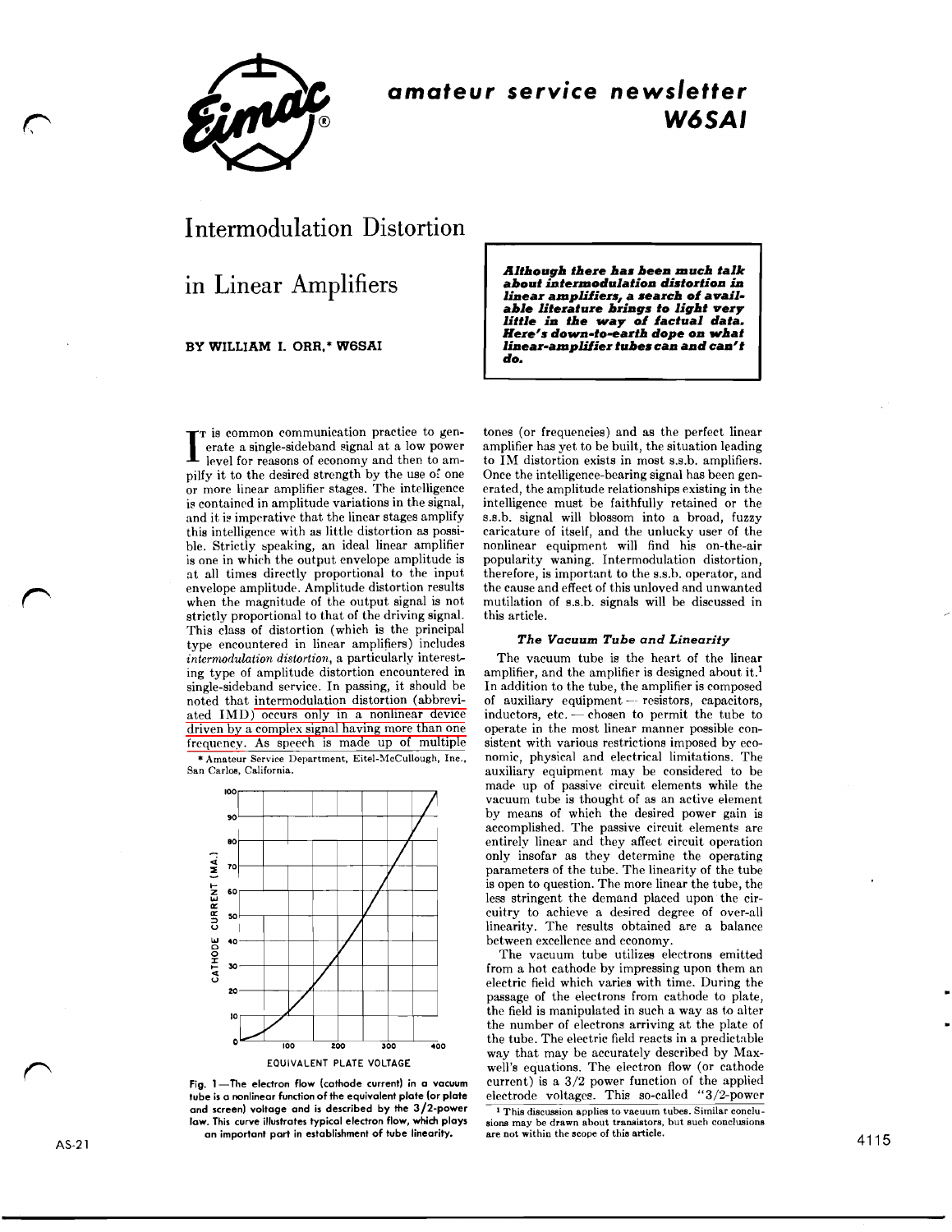law" of Child and Langmuir is theoretically valid for uniform tube geometry and holds true for any space-charge-limited electron flow under the influence of an external field (Fig. 1). The 3/2 power law is not a linear function, and in practical tubes the cathode current is not a straight-line function of grid voltage. Further, practical tubes depart from the 3/2-power law to some extent, depending upon tube geometry, space charge, electron interception by grids, and emission limitations.

The relationship between the electric field and cathode-current flow within the tube described hy this natural law plays an important role in the establishment of tube linearity. In practical amplifiers, for example, the magnitude relationship between input and output signals is not perfectly constant at all signal levels within a given range. The relationship defining *amplifier* linearity is termed the *envelope transfer function,*  and ideal and typical transfer functions are shown in Fig. 2. The fundamental cause of a non-idpal, nonlinear amplifier transfer function mav be traced directly to the nonlinear relationship between the plate current and grid voltage of the tube employed in the amplifier. This relationship *approzimates* the 3/2-power law throughout the operating reglon above cutoff.2 **An** examination of intermodulation distortion reveals the importance of significant cathode-current departure from this fundamental law as regards amplifier linearity.

### **Intermodulation Distortion Measurement Techniques**

Leaving the vacuum tube for a moment, it is useful to examine means of testing tuned linear amplifiers for distortion. One such means is to apply two equal-amplitude r.f. signals of different frequency to the input circuit and then to measure the relative strengths of the output signals and the accompanying intermodulation producta? This combination of input signals is often called a *two-lone test signal.* The action of the test signals beating with each other in the typical "nonlinear" linear amplifier having amplitude distortion produces intermodulation distortion, and the purpose of the two-tone test is to create this action under controlled conditions and to measure it. Maximum limits of intermodulation distortion have become an important specifica-

**Cutoff may be thought of as that amount of grid bias**  required to reduce the idling plate current of a vacuum **tube to virtually zero. "The Grounded Grld Linear Amplifier." Orr. Rinaudo.** 

**Sutherland: QST. August. 1961, pages 16-21.** 

**Fig. 3-QST authors and prominent DXers W6KEV (standing) and W6UOV examine data plotted by Eimac Intermodulation Distortion Analyzer. General-purpose equipment permits IMD measurements to be mode on a wide variety of transmitting tubes in either grid- or cathodedriven configuration. IMD products are seen on screen of panoramic analyzer.** 



**PEAK AMPLIFIER DRIVING VOLTAGE** -

**Fig. 2-Amplifier linearity is defined by the envelope transfer function. Departure from linearity is illustrated by curvature of the function (dotted curve) and may be traced directly to the nonlinear relationship between cathode current and electrode voltage shown in Fig. 1.** 

tion determining the excellence (or lack thereof) of linear amplifiers and tubes.

**A** practical test technique is to employ a twotone, low-distortion test signal to drive a linear amplifier, and to use a spectrum analyzer to display a sample of the output signal of the amplifier (Fig. 3). **A** spectrum analyzer is a precision panoramic receiver having high resolution and capable of resolving signals separated in frequency by only a few kilocycles. The presentation of a portion of the spectrum in which the tests are taking place is given on a long-persistence cathode-ray tube. If the IMD products of the two-tone test signal are known and the amplifier under test is run with no feedback, at a frequency low enough to remove side effects due to circuit uncertainties, the IMD products of the tube under test may be readily determined by visual inspection of the picture on the screen of the spectrum analyzer. Equally important is the fact that the test is reproducible, and that the tube may be operated under any combination of electrode voltages and loads.

**A** block diagram of a typical IMD test experiment is shown in Fig. 4. The low-distortion signals are generated by eeparate stable r.f. oscillators operating on 2000 and 2002 kc., respectively, their outputs being carefully combined in a special isolator which prevents the oscillators

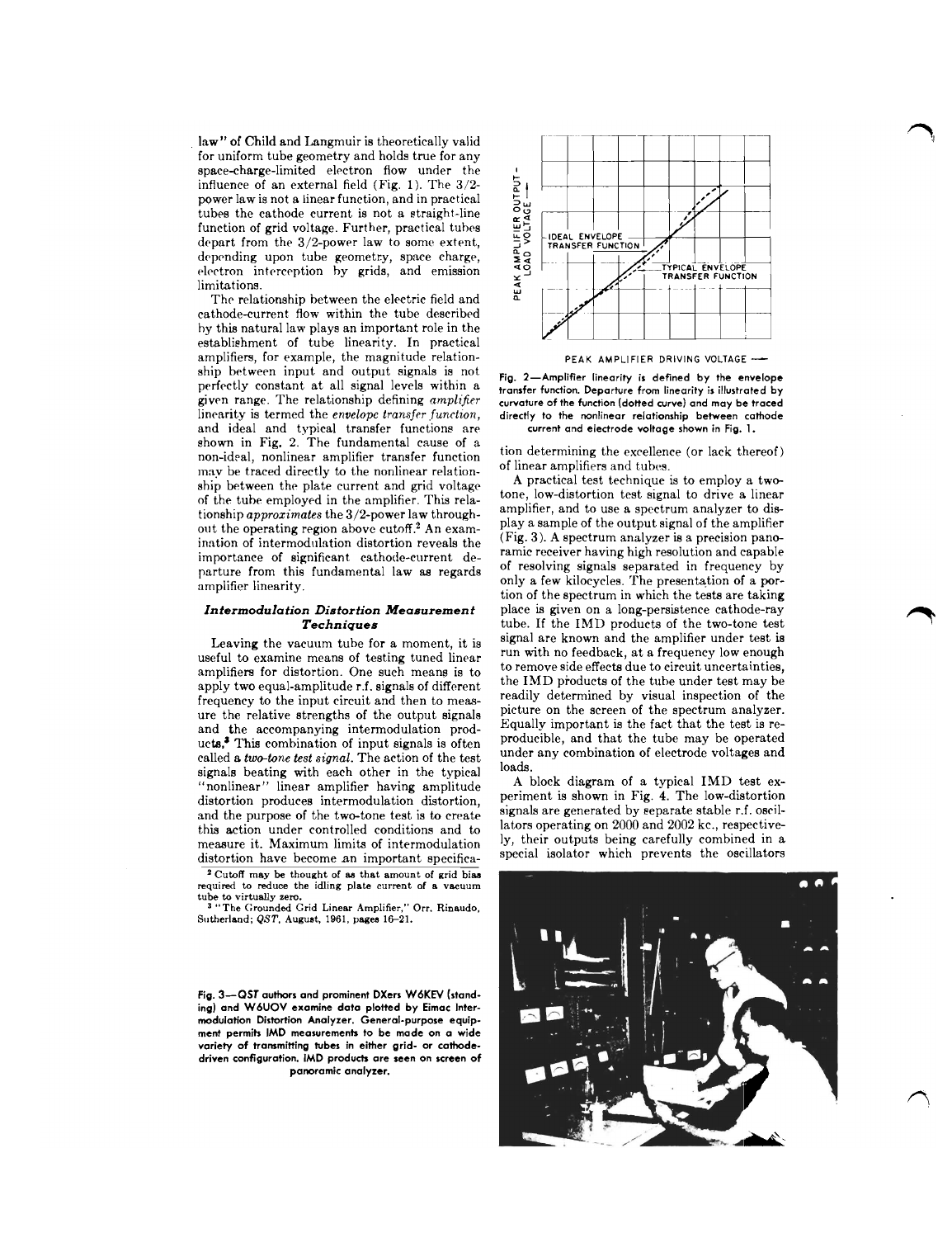

**I Fig. 4-Block diagram of Inter-**<br>I modulation Distortion Analyzer of MPLFIER<br>Tig. 3. Low distortion two-tone r.f. **Inodulation Distortion Analyzer of** Fig. 3. Low distortion two-tone r.f. **signal is generated at 2 Mc and applied to test omplifier. The output of the amplifier is dissipated in a dummy load and o portion of the output signal is examined on the as low as -60 decibels below** 

from "seeing" each other. The resultant twotone signal is amplified by successive class A stages until the desired driving level is reached. The two-tone generator shown in the photograph is capable of delivering a test signal having IMD products more than 60 decibels below the twotone signals, at a power level up to 700 watts.

The tube under test is placed in a test amplifier operating at 2000 kc., and capable of permitting various electrode voltages and r.f. loads to be



Fig. 5-Typical display on screen of IMD Analyzer. Top: the determination of intermodulation distortion.<br>Two test tones are seen at the center of the screen, with This might be a melancholy and discouraging IMD products evenly displaced on either side of test sig-<br>nals. Third-order products are 35 db. down in amplitude **below test signals. Higher-order distortion products may measurement and techniques are - as expressed by Poo-<br>
<b>below test signals. Higher-order distortion products may** Bah in "The Mikado"— "merely corroborative detail, **various distortion products, if desired. warned.** 

impressed upor, the tube at the convenience of the operator. The output of the test amplifier is dissipated in a dummy load and a small portion of the output signal is applied to a panoramic analyzer having a dynamic range of 60 decibels. The two-tone test signal, along with spurious IM products, may be seen on the screen of the instrument, separated on the horizontal frequency axis by the difference in frequency between the two test signals (Fig.  $5$ ). A reading is made by comparing the amplitude of a specific intermodulation product with the amplitude of the two equal test tones in the output signal. For convenience, the ratio between *one* of the test signals and *one*  of the IM products (there are always two of the same order) is read as a power ratio expressed in decibels below the test-signal level. It is equally correct, and the absolute answer is the same, if<br>the ratio of the sum of the powers of the *two* test the ratio of the sum of the powers of the **two** test tones to the sum of the powers of the **two** IM products of the same order is used. It is equally valid to express IM relative to peak-envelope power,  $(p.e.p.)$  provided it is done by taking the ratio of p.e.p. to the square of the sum of the two IM products of the same order.<sup>4</sup> Referring IM to p.e.p. carries the additional information that the IM is specified for conditions of maximum signal level. Peak envelope power occurs when the two test tones are instantaneously in phase.

e two test tones are instantaneously in phase.<br>Measurements made on a wide variety of power<br>bos. from small to large, filamentary types and tubes, from small to large, filamentary types and oxide cathode, triodes and tetrodes, in grid- and cathode-driven service, have shown conclusively that the magnitudes of the intermodulation distortion products are significantly affected by almost everything: changing heater or filament voltage by only a few per cent; slight shifts in bias voltage, idling current, screen voltage, plate voltage by only a few per cent; slight shifts in<br>bias voltage, idling current, screen voltage, plate<br>or grid tuning; neutralization, loading — all these<br>fectors and others even more obseure anter into factors and others even more obscure enter into or grid tuning; neutralization, loading  $-$  all these

IMD products evenly displaced on either side of test sig-<br>nals. Third-order products are 35 db. down in amplitude<br>from two-tone signal, and 5th-order products are 40 db.<br> $\frac{1}{2}$  Expressions of IM without reference to co from two-tone signal, and 5th-order products are 40 db.<br>below test signal, and 5th-order products are 40 db.<br>below test signals. Higher-order distortion products may<br>also be seen. Bottom: Equipment parameters adjusted to<br> The linear amplifier may be adjusted to the linear amplifier may be active intended to give artistic verisimilitude to an otherwise bald<br>The linear amplifier may be adjusted to enhance or reduce the best of the linear ampl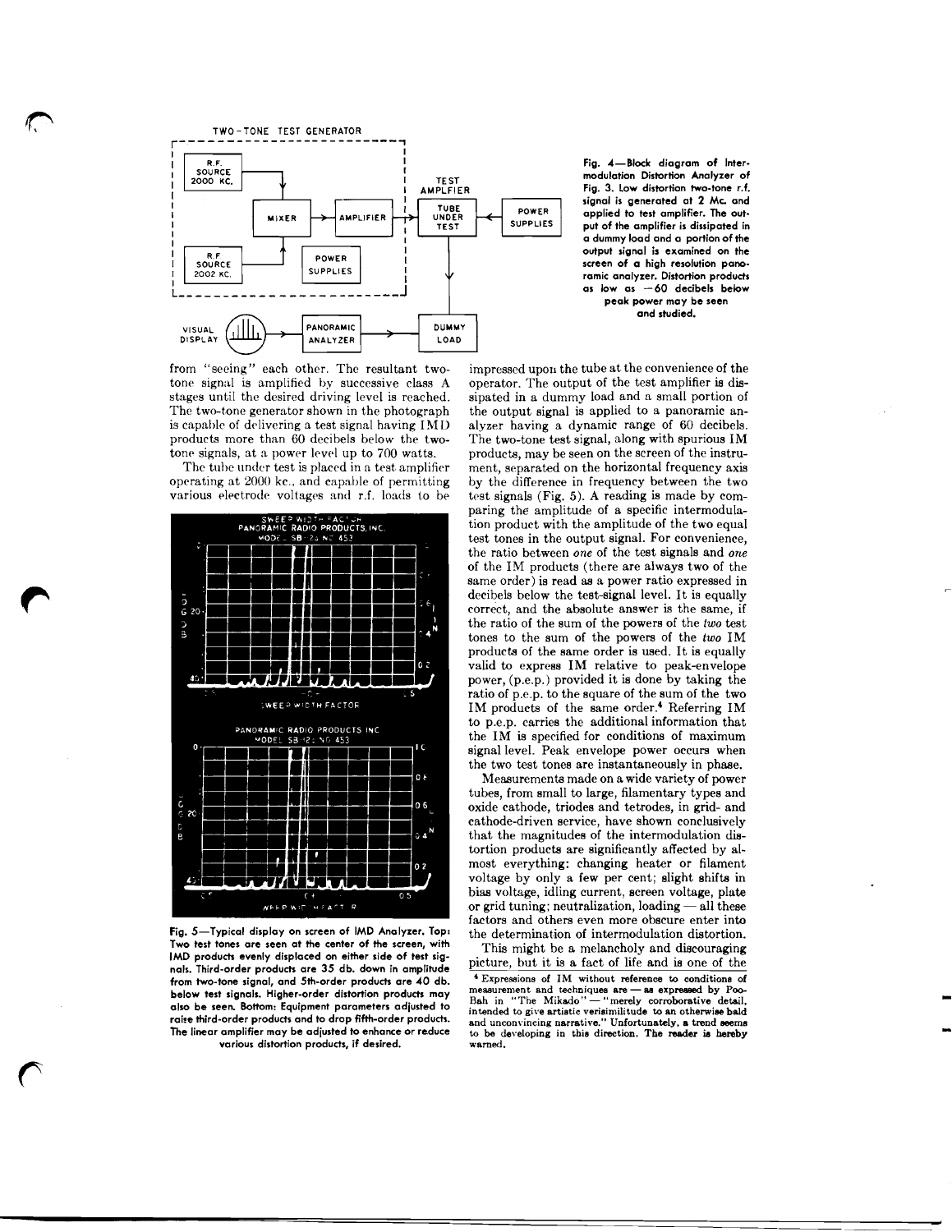Fig. 6—Intermodulation distortion products  $4 \times 3$ <br>
may be predicted mathematically. This universed in the predict of the predict of the predict of the curves  $2 \times 3$ <br>
tubes obeying the 3/2-power law. The curves  $2 \times 3$ <br> **may be predicted mathematically. This univer-**  $55 - 10$  $s$ al family of IMD curves applies to all perfect tubes obeying the 3/2-power law. The curves  $\overline{S} = -20$ **are plots of IMD level (Y axis) referred to the**  driving signal expressed as a ratio of drive to operating bias. As the drive is increased, the  $\frac{1}{4}$ <br>various IMD products pass through maxima<br>of minima. Misleading conculsions of ampli-<br>fer performance may be drawn if the equip-<br>ment happens to be tested near a cus various IMD products pass through maxima  $\frac{3}{2}$  <sup>-40</sup> **and minima. Misleading conclusions of ampli- 32**  fier performance may be drawn if the equip-  $\frac{1}{2}$   $\frac{3}{2}$  -50 ment happens to be tested near a cusp on the **IMD curve, where a particular product drops**  $\begin{array}{r} \n\overline{2} \\
\overline{0} \\
\overline{0}\n\end{array}$  to an extremely low level. The whole operating  $\begin{array}{r} \n\overline{2} \\
\overline{0}\n\end{array}$ range of the equipment must be examined to



major roadblocks in joint industry efforts (work- 3.5, after which the IM product again increases, stick for all to follow in vacuum tube IMD testing, rating and equipment design. The results of this theoretical study imply that

curves of a perfect tube obeying the  $3/2$ -power law is shown in Fig. 6. This universal family of this general configuration, but of course chc signal level at which particular value of distortion oc-

curs will be different in each case.<br>
In Fig. 6 intermodulation distortion products,<br>
expressed in decibels below the output level of the<br>
tube, are plotted along the Y axis. The ratio of the<br>
two-tone driving signal  $E_{\$ In Fig. 6 intermodulation distortion products, expressed in decibels below the output level of the **<sup>3</sup>** tube, are plotted along the Y axis. The ratio of the two-tone driving signal  $E_{g(\text{max})}$  to operating bias,  $E_0$  (relative to cutoff voltage) is plotted along the **TRANSFER X** axis. When  $E_0$  is zero, the tube is biased at **CHARACTERISTIC** cutoff (class B). Ratios of  $E_{\rm g(max)}/E_{\rm o}$  greater than one, but less than infinity, represent the possible range of class AB operation. Starting on **I CONTEXT AGE I I O** GRID VOLTAGE the curve at the no-signal point  $(E_{\mathbf{g}(\text{max})} = 0)$ , the IMD products are nonexistent. As  $E_{\text{g(max)}}$  is increased, the IM products increase throughout the range of class-A operation and into the class AB region, until a maximum IM distortion figure for the 3rd-order products of about  $-30.7$  decibels is reached at an  $E_{\kappa(max)}/E_o$  ratio of about 1.7. The 3rd-order product then drops to zero (minus **Epideman)**<br>
infinity) again for a ratio of  $E_{E(\text{max})}/E_0$ , of about **Epideman Epideman Epideman Epideman Epideman Epideman Epideman Epideman Epideman Epid** infinity) again for a ratio of  $E_{\rm g(max)}/E_{\rm o}$ , of about

**\$5 b "Approximate Intermodulation Distortion Analysee."**  Report CTR-173 by R. E. Cleary, Collins Radio Co., Cedar Fig. 7—An ideal tube transfer characteristic departs from<br>Rapids, Iowa; "Linear Power Amplifier Design." W. B. He 3/2-power law. The ideal characteristic shown here<br> recally the interval Diplomation, Actional School Children at the intersection, Half-wave plate current pulses are con-<br>Proc. I.R.E., December, 1956, pages 1775-1782. "Inter- at the intersection, Half-wave plate current pu **R. C. Cummings, Consultant, Eitel-MoCuUough, Inc.,** Sari **tank circuit. Poor tank circuit Q, therefore, will have Carlos. California. California. California. adverse effect on over-all linearity.** 



ing through the auspices of the Electronic Indus-<br>
gradually rising to a level near  $-20$  decibels for<br>
tries Association with the active cooperation of class-B operation. Fifth-order and 7th-order class-B operation. Fifth-order and 7th-order the U.S. Navy) to set up standards and testing (and higher-order) products follow this same<br>procedures in order to establish a common yard-<br>general behavior, compressed along the X-axis, general behavior, compressed along the X-axis, and are shown in dotted lines on the graph.

the amount of intermodulation distortion in any<br>**Mathematical Analysis** vacuum tube that follows the basic 3/2-power law<br>IMD products may be calculated by several is predictable; further, that such distortion is in-IMD products may be calculated by several is predictable; further, that such distortion is in-<br>methods.<sup>5</sup> The results of different valid mathe-escapable and is independent of tube type. Moreescapable and is independent of tube type. Morematical techniques are in good agreement with over, the study indicates that the perfect  $3/2$ -each other, and also agree in general with data power tube will provide  $3rd$ -order IM products power tube will provide 3rd-order IM products obtained from two-tone tests conducted with the no better than  $-20$  to  $-30$  decibels below maxi-IMD analyzer. A theoretical family of IMD mum power output, and that the IM product mum power output, and that the IM product varies markedly with drive level, dropping to zero law is shown in Fig. 6. This universal family of at various points in the dynamic operating range.<br>curves applies to all tubes, regardless of operating Thus, the perfect tube, obeying a fundamental Thus, the perfect tube, obeying a fundamental parameters or tube type. Changes in electrode law of physics, is a mediocre performer from a potentials and circuit values (and even changes in linearity point of view. As far as IM distortion linearity point of view. As far as IM distortion tube type) will produce characteristic curves of goes, it is a poor device to use in equipment

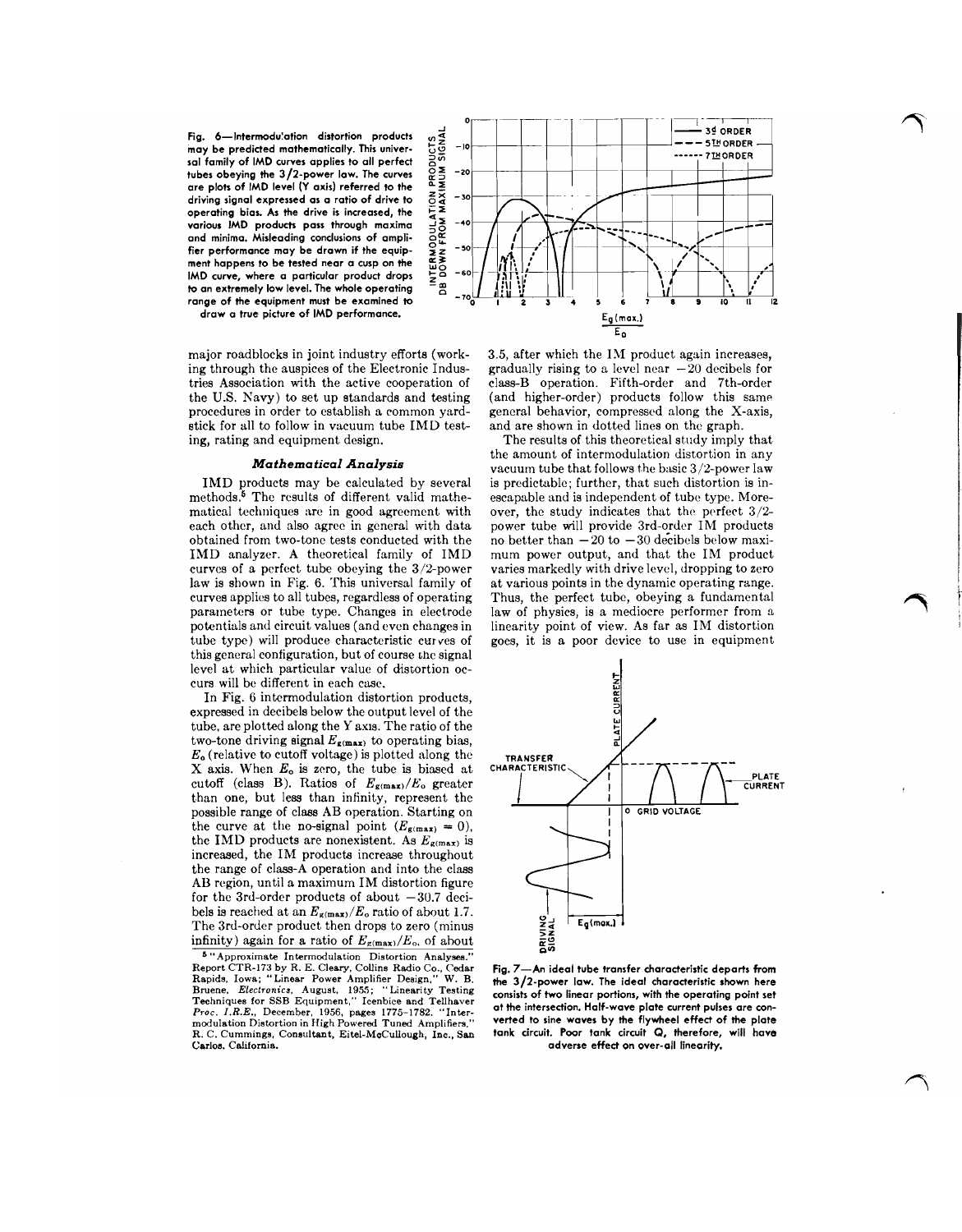

**Fig. 8-Another ideal transfer characteristic for a linear tube consists of this form of curve,**  PLATE **where the central portion is straight and the** lower portion resembles a parabola. Practica! **tubes exhibit transfer characteristics of this general class, the upper portion of the curve showing additional curvature resulting from**  plate area of the tube. Plate current pulses are **converted to sine waves by flywheel action of plate tank circuit.** 

Does this theoretical study actually mean that all tubes are poor linear amplifiers or that it is impossible to achieve IM distortion products of a better order than  $-20$  decibels? Not at all. The there is no such device, and *practical* tubes (i.e.: tubes that can be manufactured) depart from over-all linearity as a result of departure from the levels from zero to the maximum value shown.<br>3/2-power law. The practical tube, in addition, Alternatively, distortionless linear amplifica- $3/2$ -power law. The practical tube, in addition, does not have a definite value of cutoff grid does not have a definite value of cutoff grid tion may be achieved from another transfer voltage, it does not have constant amplification characteristic having, instead of the discontinuity voltage, it does not have constant amplification characteristic having, instead of the discontinuity at all points within the structure, and current exhibited in the first example, a smooth curve at all points within the structure, and current exhibited in the first example, a smooth curve deviations and amplification variations occur with of the form shown in Fig. 8. The operating point deviations and amplification variations occur with of the form shown in Fig. 8. The operating point changes in plate voltage. Current intercepted by of the tube is chosen at projected cutoff. Ideally changes in plate voltage. Current intercepted by of the tube is chosen at projected cutoff. Ideally, the screen and control grids modifies the plate the curved portion of the transfer characteristic the screen and control grids modifies the plate the curved portion of the transfer characteristic<br>characteristic, and the "constants" that express should be a portion of a so-called "second-order" the 3/2-power law vary with actual operating conditions. Theoretically, IM distortion as a

designed for linear amplification of intelligence- type. We know from experimental data that such bearing signals.<br>is really not the case, as practical tubes exhibit is really not the case, as practical tubes exhibit transfer characteristics departing markedly from *A Study of Practical Linear* the 3/2-power law. In many instances, an im-<br>*Amplifier Tubes* provement in linearity occurs when the tube provement in linearity occurs when the tube departs from this law. For example, an ideal transfer characteristic for a tuned amplifier is shown in Fig. 7, consisting of two linear portions better order than  $-20$  decibels? Not at all. The with the operating point set at the intersection. study concerns itself with a *perfect* tube that im-<br>The resulting plate current consists of rectified study concerns itself with a *perfect* tube that im-<br>pliesting plate current consists of rectified<br>pliestly follows the  $3/2$ -power law. Of course, and amplified half sine waves, the plate tank and amplified half sine waves, the plate tank<br>circuit converting this misshapen wave into an tubes that can be manufactured) depart from equivalent sine wave by virtue of the fly-wheel<br>this law to a greater or lesser extent. The practi-effect. The equivalent sine wave is directly prothis law to a greater or lesser extent. The practi-<br>effect. The equivalent sine wave is directly pro-<br>cal tube, in general, shows an improvement in portional to the input signal at all amplitude portional to the input signal at all amplitude<br>levels from zero to the maximum value shown.

should be a portion of a so-called "second-order" curve (a half-parabola, to be exact). A characterconditions. Theoretically, **IM** distortion as a istic such as this is termed *square law*. Distortion result of this law should be independent of tube products added to the exciting signal by such a products added to the exciting signal by such a



Fig. 9-A family of IMD curves for the 4X150-4X250 external-anode tubes. These curves are average about - 25 decibels below peak signal, for 3rd-order products, while 5th-order products average -43 decibels below peak signal. These curves are representative of most small transmitting tubes of this type. Changes in loading or circuit parameters will

**alter shape and position of the curves.**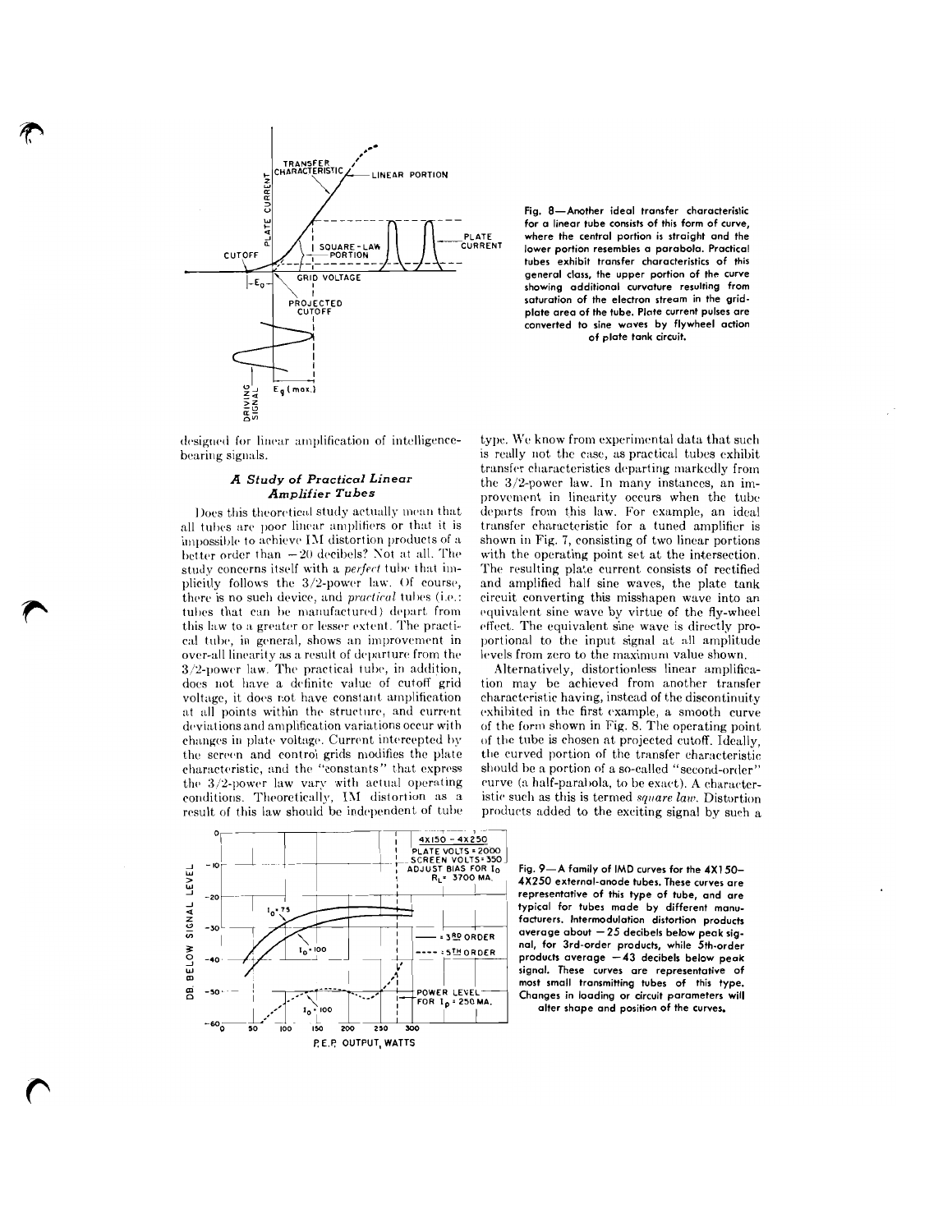curvature can be filtered out of the output signal by the tuned plate tank circuit *becalrse all of these products fall in the harmonic tegicns of the erciling signal. A* distortionless replica of the input signal is thus available at the output circuit of the amplifier. Other transfer characteristics exist which also will provide lower-distortion output. Practical tubes departing from the 3/2-power law Practical tubes departing from the 3/2-power law<br>
(wherein the exponent in the expression is  $3/2$ ,<br>
or -expressed as a decimal - 1.5) have ex-<br>  $\frac{3.4 \text{ N}}{24.1 \text{ N}}$ ponents ranging from 1.3 to 3.4. This range covers quite a spectrum of possible tube performance! A practical tube may have a transfer-characteristic exponent falling somewhere between 1.5 (3/2-power law) and **2** (square law); its transfer characteristic would approximate the curve of Fig. 8, wherein the central portion is fairly linear and the lower portion resembles a parabola. The upper portion of the characteristic may show additional curvature resulting from saturation of the electron stream in the grid-plate area of the tuhc. That is to say, the grid or screen "robs" the plate of the greater portion of the available electrons and causes a corresponding drop in plate current.

Intermodulation tests run on tubes having this general transfer characteristic show distortion products generally in agreement with the 3/2 power law. Shown in Fig. 9 are IM curves based power law. Shown in Fig. 9 are 1M curves based<br>
upon typical measurements made on the  $4X150$ <br>  $-4CX250$  family of external-anode tubes. With<br>  $\frac{6}{2}$ fixed values of plate and screen potential and plate load impedance, measurements were made at two levels of resting plate current over the operating range of the tube. At the recommended value of resting plate current, the 3rd-order **1x1**  products rise gradually and smoothly as power is increased to the maximum value of **500** watts (referred to a single-tone plate current of **250**  ma.) until at this value the products reach a level of **-20 dh.** below the p.e.p. signal. 1)ecreasing the resting plate current to 75 ma. will degrade the IM curve by several decibels, as shown. Fifthorder products at the recommended value of plate current are below **-43** db. at maximum plate current level. The addition of 10 decibels of negative feedback to a circuit employing this style of tube will reduce the IM products below the values shown by approximately 10 db., so



**Fig. 10-Intermodulation distortion products vary from tube to tube of the same type, and also vary tube to tube as operating conditions are changed. Small "receivingtype" transmitting tubes are usually poorer than these curves by five to ten decibels.** 

equipment with feedback designed around this tube (other factors being equal) should he able to reach the region of  $-35$  db. IM distortion at full power. Individual tubes (and similar tubes made by different manufacturers) will vary from these curves by two to three decibels. Fig. 10 shows the variation in IM products between three tubes under fixed operating conditions. Changes in loading or other parameters will alter the shape and position of these curves.

Referring back to Fig. 6, tubes of this type are operated under conditions corresponding to a ratio of  $E_{\rm g(m, x)}/E_0$  in the range of 2 to 3 at maximum signal, and therefore distortion must pass through the third-order product maximum of about  $-31$  db. within the operating range. Actually, maximum distortion appears near the  $70\%$ to 100 $\%$  power level and is of the order of  $-25$ db. or so. These curves are quite representative of most power tubes employed in amateur equipment, common varieties of transmitting tubes falling in the "minus twenty" to "minus thirty" decibel intermodulation range. Judicious use of feedback with these tubes will allow IM distortion products to fall in the "minus thirty" to "minus forty" decibel range.



**Fig. 1 l -Eimac ACX3000A. specifically de signed for linear-amplifier senice shows sub- 4**  stantially better IMD products by virtue of departure from 3/2-power law. With resting  $\overline{p}$ <br>plate current of 500 ma., 3rd- order products<br>are down better than 35 db. from peak  $\overline{p}$ <br>signal level. **plate current of 500 ma., 3rd- order products are down better than 35 db. from peak signal level.**